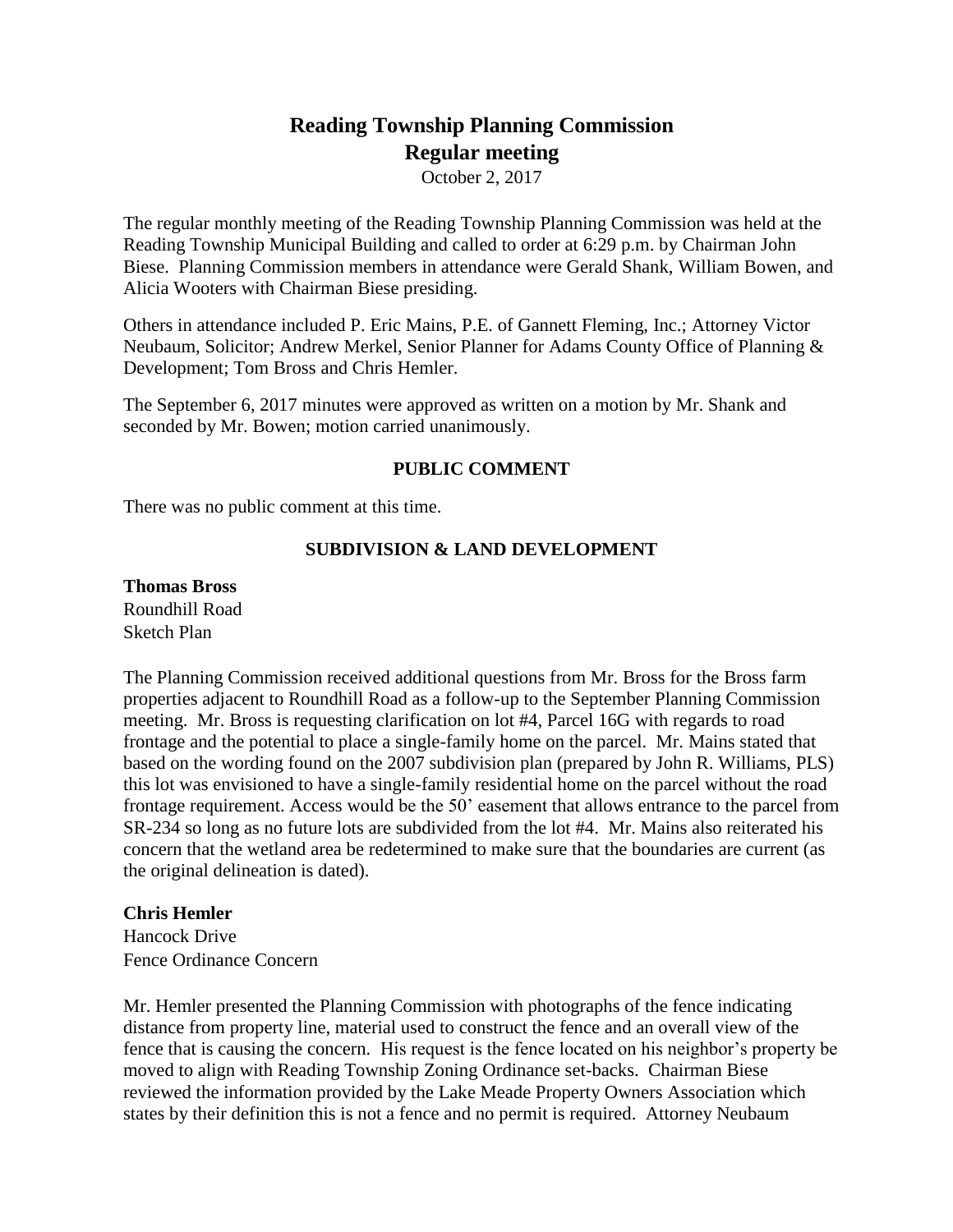clarified a few issues for the Planning Commission. When there is a zoning conflict between the Township and another entity, the Reading Township Zoning Ordinance is what must be followed. As far as Home Owner's Association rules, those are between property owners and the Township does not regulate those issues. Concerning the issue with the fence, Attorney Neubaum stated the definition in the Township Ordinance is broad and all-encompassing and based on the definition, this structure meets the requirements of a fence. With that established, this fence must now meet the zoning set-backs which clearly states the fence must be set-back ¼ the height of the fence from the property line. After receiving legal input and discussing the matter, the Planning Commission feels the concern raised by Mr. Hemler should be addressed formally by the Board of Supervisors. On a motion by Mr. Bowen and a second by Mr. Shank, the Planning Commission has recommended the Board of Supervisors review and consider for approval pursuing enforcement through Land & Sea Services, Inc. and have them as the Township Zoning Officer issue a formal notice of violation against the property owner of the fence and require the property owner to move the fence and comply with zoning requirements; motion carried unanimously.

#### **ZONING HEARING**

**Randy R. Black #2017-02Z Round Hill Road** Special Exception Request

The Planning Commission received the Notice of Decision from the Zoning Hearing Board of Reading Township. Chairman Biese relayed to the Planning Commission concerns expressed to the Board of Supervisors at their meeting on this decision by one of the neighbors. Attorney Neubaum stated he has not received any written input or concerns by the neighbor. He clarified that for an appeal to be processed it must be filed on or before October 10, 2017. Attorney Neubaum also reviewed and clarified for the Planning Commission the reasoning behind the decision that was rendered.

#### **MISCELLANEOUS**

## **Land Conservation District Wedding Barn & Special Exception Consideration**

Attorney Neubaum stated there is not an overwhelming amount of detail available dealing with this type of Ordinance with regards to restrictions that would protect the Township for such a venue, but he will continue his research and provide additional information at a future Planning Commission meeting.

## **Recreation Plan Fee-In-Lieu-Of Document**

Mr. Merkel said the staff at the Adams County Office of Planning and Development are continuing to work on this document, but there are no additional updates for tonight's meeting.